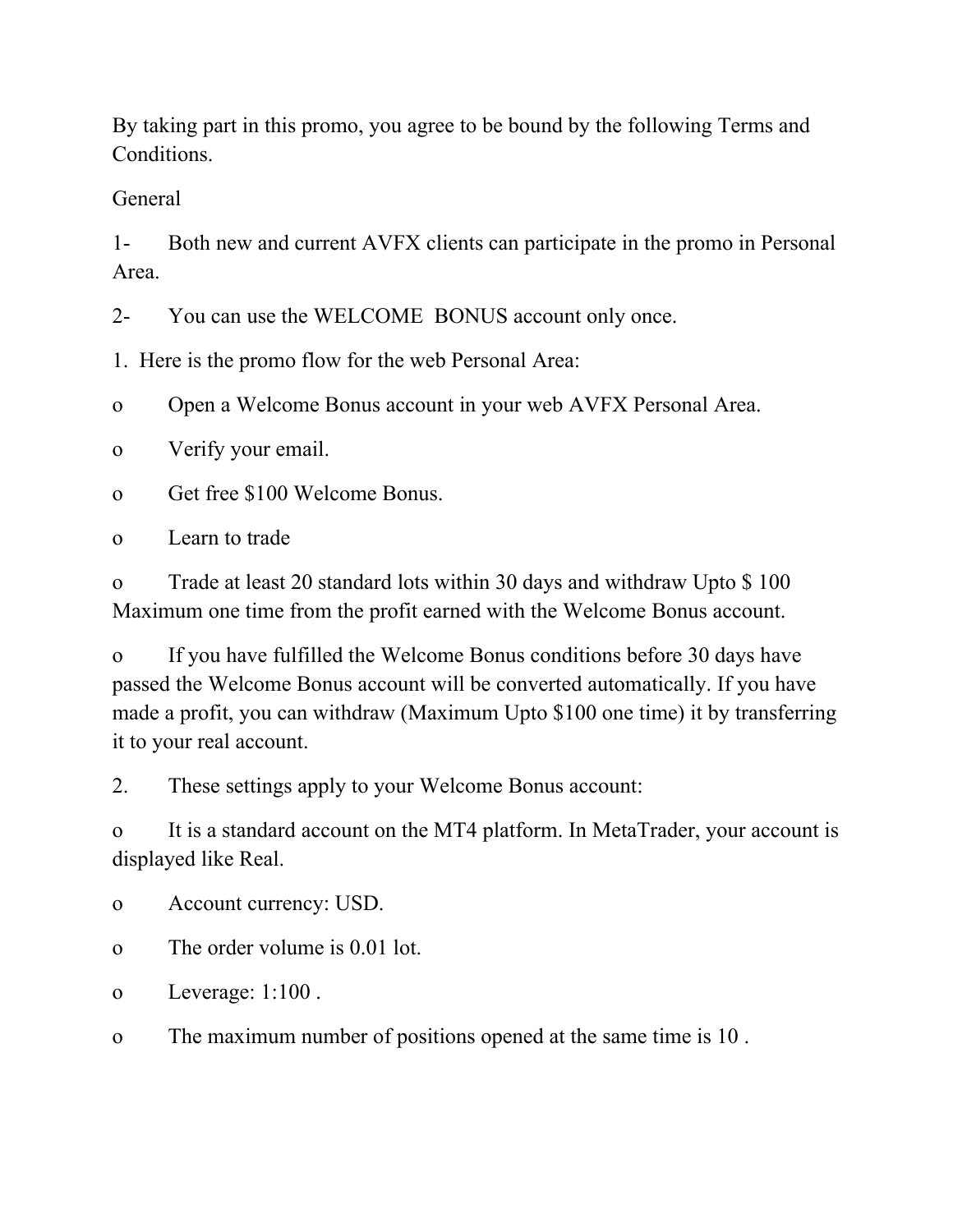o Trading instruments: Forex major currencies, Metals, Crypto pairs, Energy, Indices, UK Shares, US Shares, EU Shares.

3. You have 30 days\* to complete all the conditions and trade non-zero profit. In case all the conditions are met, you can manually withdraw your bonus profit (Maximum Upto \$100 one time).

\*Calendar days are taken into account.

4. Account closure

The promo account will be closed after 30 days of trading provided if all conditions were fulfilled and you have made a profit of \$100 maximum then you can transfer (Maximum Upto \$100 one time) it to your real account.

You can close your Welcome Bonus account manually by pressing the Transfer Profit button in your Personal Area or the account will be closed automatically on the 31st day of your participation in the promo or if you have fulfilled all the promo conditions before that.

It will be closed automatically if the conditions are not completed on time or when you completed all the steps. The bonus progress and all the related info will be available on the bonus screen in the Real account.

After 90 days of lacking activity on the Bonus account, it is transferred into the irreversible archive.

After the closure, you cannot reopen the Welcome Bonus account.

5. Transfer of the Bonus Profit

The system will automatically withdraw the bonus to your MT4 Real active trading accounts on the 31st day of your participation in the promo.

You can also withdraw the bonus profit manually. Your bonus will be canceled even if you fulfilled the rest of the conditions.

The amount of bonus profit available cannot be larger than the initial bonus. If the bonus amount was \$100, then profit is less or equal to \$100.

Notice that you can withdraw the profit only once.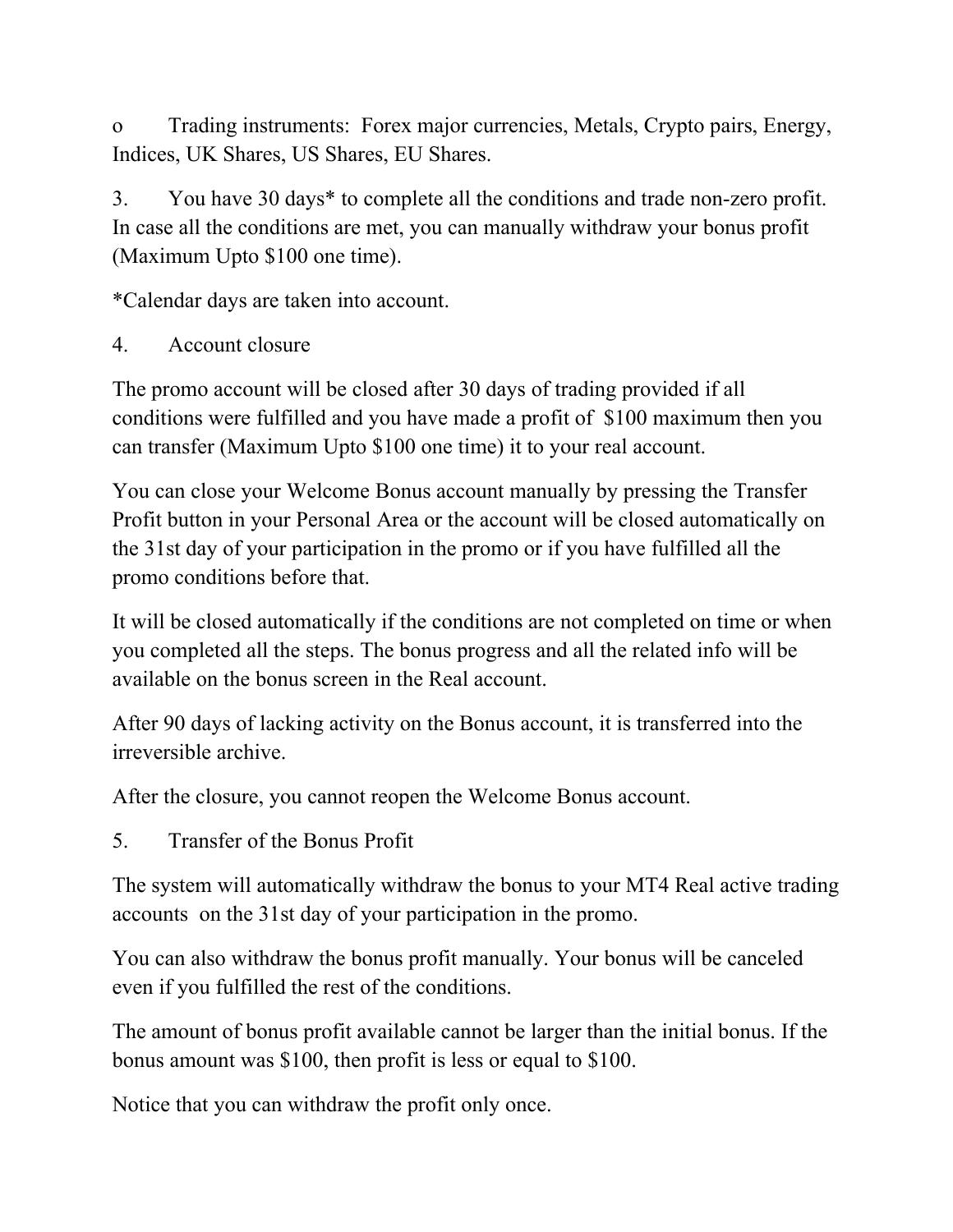6. Only orders with 10 pips (100 points) difference between the opening and closing prices meet the conditions.

Example:

When you buy EURUSD at the price of 1.13234 and close the deal at 1.13480, the difference between the opening and the closing prices is  $0.00246 = 246$  points.

When you buy EURJPY at the price of 110,657 and close the deal at 110.757, the difference between the opening and the closing prices is 10 pips (100 points).

7. Disqualification

**AVFX can disqualify you if you do not comply with the Terms and Conditions or the Company suspects any cheating activities. In this case, you cannot participate in the promo anymore.**

**Upon suspecting fraudulent activity on the Bonus account, the Company reserves the right to deduct the entire bonus amount and profit made with the Bonus account without notice. In this case, the decision is beyond contestation.**

**The following options are prohibited: locking/hedging, expert advisors (EA), ladder strategy (it is not allowed to open a new deal in the same direction within an hour after the closure of the previous deal).**

**Each client/computer/IP can open only one Welcome Bonus account. It is prohibited to work through proxies or using any IP-address modifying software. Opening the second Welcome Bonus account is impossible even after bonus funds are charged off.**

8. AVFX reserves the right to:

o Settle all the arguments. The decisions taken are final and not subject to revision.

o Use the information related to your account for promotional purposes and publish it.

o Ask a client to log in to the trading account from an alternative device in case the additional verification is needed.